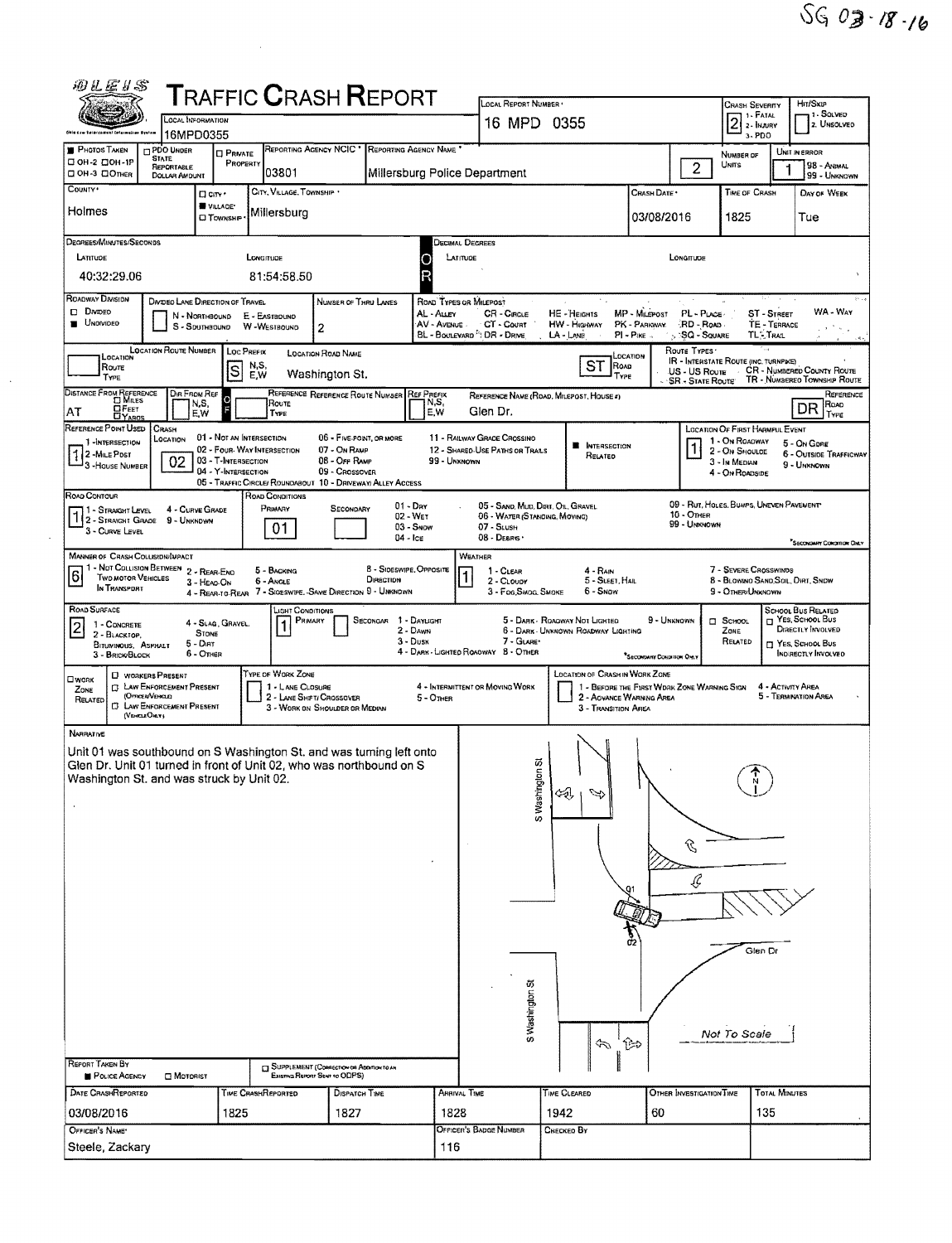|                                                                                                      | JNIT                                                                                                                                                                                                                                                                                                                                                                               |                                                                                                                                                                                                    |                                                                                                                                       |                                                                                                                                                                                                                                                                                                                                                                                                |                                  |                                                                                                                                                                                                                                                                                                                                     |                                                       |                                                                                                                                                                                                                                                                                                                        |                                                                                                                                                                                                                                                               |                                                                                                                                |                                                                                                                                                            |                                                                                                                        |                                       |
|------------------------------------------------------------------------------------------------------|------------------------------------------------------------------------------------------------------------------------------------------------------------------------------------------------------------------------------------------------------------------------------------------------------------------------------------------------------------------------------------|----------------------------------------------------------------------------------------------------------------------------------------------------------------------------------------------------|---------------------------------------------------------------------------------------------------------------------------------------|------------------------------------------------------------------------------------------------------------------------------------------------------------------------------------------------------------------------------------------------------------------------------------------------------------------------------------------------------------------------------------------------|----------------------------------|-------------------------------------------------------------------------------------------------------------------------------------------------------------------------------------------------------------------------------------------------------------------------------------------------------------------------------------|-------------------------------------------------------|------------------------------------------------------------------------------------------------------------------------------------------------------------------------------------------------------------------------------------------------------------------------------------------------------------------------|---------------------------------------------------------------------------------------------------------------------------------------------------------------------------------------------------------------------------------------------------------------|--------------------------------------------------------------------------------------------------------------------------------|------------------------------------------------------------------------------------------------------------------------------------------------------------|------------------------------------------------------------------------------------------------------------------------|---------------------------------------|
|                                                                                                      |                                                                                                                                                                                                                                                                                                                                                                                    |                                                                                                                                                                                                    |                                                                                                                                       |                                                                                                                                                                                                                                                                                                                                                                                                |                                  |                                                                                                                                                                                                                                                                                                                                     |                                                       | LOCAL REPORT NUMBER                                                                                                                                                                                                                                                                                                    |                                                                                                                                                                                                                                                               | 16 MPD 0355                                                                                                                    |                                                                                                                                                            |                                                                                                                        |                                       |
| UNIT NUMBER                                                                                          | OWNER NAME: LAST, FIRST, MIDDLE ( C SAME AS DRIVER )                                                                                                                                                                                                                                                                                                                               |                                                                                                                                                                                                    |                                                                                                                                       |                                                                                                                                                                                                                                                                                                                                                                                                |                                  |                                                                                                                                                                                                                                                                                                                                     |                                                       | OWNER PHONE NUMBER                                                                                                                                                                                                                                                                                                     |                                                                                                                                                                                                                                                               | <b>DAMAGE SCALE</b>                                                                                                            |                                                                                                                                                            | <b>DAMAGE AREA</b>                                                                                                     |                                       |
|                                                                                                      | Voltz, Robert, D                                                                                                                                                                                                                                                                                                                                                                   |                                                                                                                                                                                                    | 330-231-0699                                                                                                                          |                                                                                                                                                                                                                                                                                                                                                                                                |                                  |                                                                                                                                                                                                                                                                                                                                     |                                                       |                                                                                                                                                                                                                                                                                                                        |                                                                                                                                                                                                                                                               | $\vert 4 \vert$                                                                                                                |                                                                                                                                                            | FRONT                                                                                                                  |                                       |
| OWNER ADDRESS: CITY, STATE, ZIP                                                                      | <b>DSAME AS DRIVER</b> )                                                                                                                                                                                                                                                                                                                                                           |                                                                                                                                                                                                    |                                                                                                                                       |                                                                                                                                                                                                                                                                                                                                                                                                |                                  |                                                                                                                                                                                                                                                                                                                                     |                                                       |                                                                                                                                                                                                                                                                                                                        |                                                                                                                                                                                                                                                               | $1 - None$                                                                                                                     |                                                                                                                                                            | п                                                                                                                      |                                       |
|                                                                                                      | 509 Jackson St, Holmesville, OH, 44633                                                                                                                                                                                                                                                                                                                                             |                                                                                                                                                                                                    |                                                                                                                                       |                                                                                                                                                                                                                                                                                                                                                                                                |                                  |                                                                                                                                                                                                                                                                                                                                     |                                                       |                                                                                                                                                                                                                                                                                                                        |                                                                                                                                                                                                                                                               |                                                                                                                                | □                                                                                                                                                          |                                                                                                                        |                                       |
| LP STATE LICENSE PLATE NUMBER                                                                        |                                                                                                                                                                                                                                                                                                                                                                                    |                                                                                                                                                                                                    |                                                                                                                                       | Vericle Identification Number                                                                                                                                                                                                                                                                                                                                                                  |                                  |                                                                                                                                                                                                                                                                                                                                     |                                                       | <b># Occupants</b>                                                                                                                                                                                                                                                                                                     |                                                                                                                                                                                                                                                               | 2 - Minor                                                                                                                      |                                                                                                                                                            |                                                                                                                        |                                       |
| OH                                                                                                   | GOB5975                                                                                                                                                                                                                                                                                                                                                                            |                                                                                                                                                                                                    |                                                                                                                                       | 1FMYU03135KB13850                                                                                                                                                                                                                                                                                                                                                                              |                                  |                                                                                                                                                                                                                                                                                                                                     |                                                       |                                                                                                                                                                                                                                                                                                                        | 1                                                                                                                                                                                                                                                             | 3 - FUNCTIONAL                                                                                                                 | с                                                                                                                                                          | α                                                                                                                      |                                       |
| <b>VEHICLE YEAR</b>                                                                                  | <b>VEHICLE MAKE</b>                                                                                                                                                                                                                                                                                                                                                                |                                                                                                                                                                                                    | <b>VEHICLE MODEL</b>                                                                                                                  |                                                                                                                                                                                                                                                                                                                                                                                                |                                  | <b>VEHICLE COLOR</b>                                                                                                                                                                                                                                                                                                                |                                                       |                                                                                                                                                                                                                                                                                                                        | 4 - DISABLING                                                                                                                                                                                                                                                 |                                                                                                                                |                                                                                                                                                            |                                                                                                                        |                                       |
| 2005<br>PROOF OF                                                                                     | Ford<br><b>INSURANCE COMPANY</b>                                                                                                                                                                                                                                                                                                                                                   |                                                                                                                                                                                                    | Escape<br>POLICY NUMBER                                                                                                               |                                                                                                                                                                                                                                                                                                                                                                                                |                                  | SIL                                                                                                                                                                                                                                                                                                                                 |                                                       |                                                                                                                                                                                                                                                                                                                        |                                                                                                                                                                                                                                                               | о                                                                                                                              |                                                                                                                                                            |                                                                                                                        |                                       |
| <b>INSURANCE</b><br>SHOWN                                                                            | American Commerce In                                                                                                                                                                                                                                                                                                                                                               |                                                                                                                                                                                                    |                                                                                                                                       | ACPA-001804331                                                                                                                                                                                                                                                                                                                                                                                 |                                  | Towed By<br>Rigz                                                                                                                                                                                                                                                                                                                    |                                                       |                                                                                                                                                                                                                                                                                                                        |                                                                                                                                                                                                                                                               | 9 - UNKNOWN                                                                                                                    |                                                                                                                                                            | Ω                                                                                                                      |                                       |
|                                                                                                      | CARRIER NAME, ADDRESS, CITY, STATE, ZIP                                                                                                                                                                                                                                                                                                                                            |                                                                                                                                                                                                    |                                                                                                                                       |                                                                                                                                                                                                                                                                                                                                                                                                |                                  |                                                                                                                                                                                                                                                                                                                                     |                                                       |                                                                                                                                                                                                                                                                                                                        |                                                                                                                                                                                                                                                               |                                                                                                                                |                                                                                                                                                            | REAL<br><b>CARRIER PHONE</b>                                                                                           |                                       |
|                                                                                                      |                                                                                                                                                                                                                                                                                                                                                                                    |                                                                                                                                                                                                    |                                                                                                                                       |                                                                                                                                                                                                                                                                                                                                                                                                |                                  |                                                                                                                                                                                                                                                                                                                                     |                                                       |                                                                                                                                                                                                                                                                                                                        |                                                                                                                                                                                                                                                               |                                                                                                                                |                                                                                                                                                            |                                                                                                                        |                                       |
| US DOT<br>HM PLACARO ID NO.                                                                          | VEHICLE WEIGHT GVWR/GCWR<br>2 - 10,001 то 26,000к LBS<br>3 - MORE THAN 26,000K LBS.<br><b>HAZARDOUS MATERIAL</b>                                                                                                                                                                                                                                                                   | 1 - LESS THAN OR EQUAL TO 10K LBS                                                                                                                                                                  | Cargo Body Type<br>01                                                                                                                 | 01 - No Cargo Body Type/Not Applicabl 09 - Pole<br>02 - Bus/Van (9-15 Seats, Inc Driver) 10 - Cargo Tank<br>03 - Bus (16+ Seats, Inc DRIVER)<br>04 - VEHICLE TOWING ANOTHER VEHICLE<br>05 - Locomo<br>06 - INTERMODAL CONTAINER CHASIS                                                                                                                                                         |                                  | 11 - FLAT BED<br>$12 - D$ uMP<br>13 - CONCRETE MIXER                                                                                                                                                                                                                                                                                |                                                       |                                                                                                                                                                                                                                                                                                                        | <b>TRAFFICWAY DESCRIPTION</b><br>11 Two Way, Not Divideo<br>12 - Two-Way, Not Divideo, Continuous Left Turn Lane<br>3 - Two-WAY, DIVIDED, UNPROTECTED (PAINTED OR GRASS >4FT.) MEOW<br>4 - Two-Way, Divided. Positive MediaNBARRIER<br>5 - ONE-WAY TRAFFICWAY |                                                                                                                                |                                                                                                                                                            |                                                                                                                        |                                       |
|                                                                                                      | <b>HM CLASS</b><br>Ω.<br>RELATED<br>NUMBER                                                                                                                                                                                                                                                                                                                                         |                                                                                                                                                                                                    |                                                                                                                                       | 07 - CARGO VAN ENCLOSED BOX<br>08 - Gran, Chps, Gravel                                                                                                                                                                                                                                                                                                                                         |                                  | 14 - AUTO TRANSPORTER<br>15 - GARBAGE / REFUSE<br>99 - OTHER/UNKNOWN                                                                                                                                                                                                                                                                |                                                       | <b>D</b> Hit / Skip Unit                                                                                                                                                                                                                                                                                               |                                                                                                                                                                                                                                                               |                                                                                                                                |                                                                                                                                                            |                                                                                                                        |                                       |
|                                                                                                      | NON-MOTORIST LOCATION PRIOR TO IMPACT                                                                                                                                                                                                                                                                                                                                              | TYPE OF USE                                                                                                                                                                                        | UND TYPE                                                                                                                              |                                                                                                                                                                                                                                                                                                                                                                                                |                                  |                                                                                                                                                                                                                                                                                                                                     |                                                       |                                                                                                                                                                                                                                                                                                                        |                                                                                                                                                                                                                                                               |                                                                                                                                |                                                                                                                                                            |                                                                                                                        |                                       |
|                                                                                                      | 01 - INTERSECTION MARKED CROSSWAL<br>02 - INTERSECTION NO CROSSWALK<br>03 - INTERSECTION OTHER<br>04 - MIDBLOCK - MARKED CROSSWALK<br>05 - TRAVEL LANE - OTHER LOCATION<br>06 - BICYCLE LANE<br>07 - SHOULDER/ROADSIDE<br>08 - SIDEWALK<br>09 - MEDIAN/CROSSING ISLAND<br>10 - DRIVE WAY ACCESS<br>11 - SHARED-USE PATH OR TRAIL<br>12 - NON-TRAFFICWAY AREA<br>99 - OTHER/UNKNOWN | 1<br>1 - PERSONAL<br>2 - COMMERCIAL<br>3 - GOVERNMENT<br><b>DIN EMERGENCY</b><br>RESPONSE                                                                                                          | 06<br>or Hit/Skip                                                                                                                     | PASSENGER VEHICLES (LESS THAN 9 PASSENGERS MED/HEAVY TRUCKS OR COMBO UNITS > 10x LBS BUS/VAN/LMO(9 OR MORE INCLUDING DRIVER)<br>01 - Sub COMPACT<br>02 - COMPACT<br>99 - UNKNOWN 03 - Mid Size<br>04 - FULL SIZE<br>05 - MINIVAN<br>06 - Sport Uttury Vehicle<br>07 - Pickup<br>$08 - VAN$<br>09 - MOTORCYCLE<br>10 - MOTORIZED BICYCLE<br>11 - SNOWMOBILE/ATV<br>12 - OTHER PASSENGER VEHICLE |                                  |                                                                                                                                                                                                                                                                                                                                     |                                                       | 13 - SINGLE UNIT TRUCK OR VAN ZAXLE, 6 TRES 21 - BUS/VAN (9-15 SEATS, INC DRIVER)<br>14 - SINGLE UNIT TRUCK: 3+ AXLES<br>15 - SINGLE UNIT TRUCK / TRAILER<br>16 - TRUCK/TRACTOR (BOBTAL)<br>17 - TRACTOR/SEMI-TRAILER<br>18 - TRACTOR/DOUBLE<br>19 - TRACTOR/TRIPLES<br>20 - OTHER MEDIHEAVY VEHICLE<br>HAS HM PLACARD |                                                                                                                                                                                                                                                               |                                                                                                                                | <b><i><u>Мон-Мотовият</u></i></b><br>23 - ANMAL WITH RIDER<br>25 - BICYCLE/PEDACYCLIST<br>26 - PEDESTRIAN SKATER<br>27 - OTHER NON-MOTORIST                | 22 - Bus (16+ Sears, Inc Driver)                                                                                       | 24 - ANIMAL WITH BUGGY, WAGON, SURREY |
| SPECIAL FUNCTION 01 - NONE<br>01                                                                     | $02 - \text{Lx}$<br>03 - RENTAL TRUCK (OVER 10K LBS)<br>04 - Bus - SCHOOL (PUBLIC OR PRIVATE) 12 - MILITARY<br>05 - Bus - Transit<br>06 - Bus - CHARTER<br>07 - Bus - SHUTTLE<br>08 - Bus - OTHER                                                                                                                                                                                  | 09 - AMBULANCE<br>$10 -$ Figs.<br>11 - HIGHWAY/MAINTENANCE<br>13 - Pouce<br>14 - Pusuc UTILITY<br>15 - OTHER GOVERNMENT<br>16 - CONSTRUCTION EQIP.                                                 |                                                                                                                                       | 17 - FARM VEHICLE<br>18 - FARM EQUIPMENT<br>19 - MOTORHOME<br>20 - Golf Cart<br>$21 -$ TRAIN<br>22 - OTHER (EXPLAN IN NARRATIVE)                                                                                                                                                                                                                                                               | 05<br>04                         | MOST DAMAGED AREA<br>$01 - None$<br>02 - CENTER FRONT<br>03 - RIGHT FRONT<br>MPACT ARE 04 - RIGHT SIDE<br>05 - RIGHT REAR<br>06 - REAR CENTER<br>07 - Left Rear                                                                                                                                                                     |                                                       | 08 - LEFT SIDE<br>09 - LEFT FRONT<br>10 - Top and Windows<br>11 - UNDERCARRIAGE<br>12 - LOAD/TRAILER<br>13 - TOTAL (ALL AREAS)<br>$14 -$ Other                                                                                                                                                                         |                                                                                                                                                                                                                                                               | 99 - Unknown                                                                                                                   |                                                                                                                                                            | ACTION<br>$\frac{1}{4}$ - Non-Contact<br>$\frac{2}{3}$ - Non-Collision<br>3 - Striking<br>4 - Struck<br>9 - UNKNOWN    | 5 - STRIKING/STRUCK                   |
| PRE-CRASH ACTIONS                                                                                    | MOTORIST                                                                                                                                                                                                                                                                                                                                                                           |                                                                                                                                                                                                    |                                                                                                                                       |                                                                                                                                                                                                                                                                                                                                                                                                |                                  | Non-Motorist                                                                                                                                                                                                                                                                                                                        |                                                       |                                                                                                                                                                                                                                                                                                                        |                                                                                                                                                                                                                                                               |                                                                                                                                |                                                                                                                                                            |                                                                                                                        |                                       |
| 06<br>99 - UNKNOWN                                                                                   | 01 - STRAIGHT AHEAD<br>02 - BACKING<br>03 - CHANGING LANES<br>04 - OVERTAKING/PASSING<br>05 - MAKING RIGHT TURN<br>06 - MAKING LEFT TURN                                                                                                                                                                                                                                           | 07 - MAKING U-TURN<br>08 - ENTERING TRAFFIC LANE<br>09 - LEAVING TRAFFIC LANÉ<br>10 - PARKED<br>11 - Slowing or Stopped in Traffic                                                                 |                                                                                                                                       | 13 - Negotiating a Curve<br>14 - OTHER MOTORIST ACTIO                                                                                                                                                                                                                                                                                                                                          |                                  |                                                                                                                                                                                                                                                                                                                                     | 17 - WORKING<br>18 - Pushing Vehicle<br>20 - Standing | 15 - ENTERING OR CROSSING SPECIFIED LOCATIO<br>16 - WALKING RUNNING, JOGGING, PLAYING, CYCLING<br>19 - APPROACHING OR LEAVING VEHICLE                                                                                                                                                                                  |                                                                                                                                                                                                                                                               |                                                                                                                                |                                                                                                                                                            | 21 - OTHER NON-MOTORIST ACTION                                                                                         |                                       |
| <b>CONTRIBUTING CIRCUMSTANCE</b>                                                                     |                                                                                                                                                                                                                                                                                                                                                                                    | 12 - DRIVERLESS                                                                                                                                                                                    |                                                                                                                                       |                                                                                                                                                                                                                                                                                                                                                                                                |                                  |                                                                                                                                                                                                                                                                                                                                     |                                                       |                                                                                                                                                                                                                                                                                                                        |                                                                                                                                                                                                                                                               | <b>VEHICLE DEFECTS</b>                                                                                                         |                                                                                                                                                            |                                                                                                                        |                                       |
| PHIMARY<br>02<br>SECONDARY<br>99 - UNKNOWN                                                           | MOTORIST<br>$01 - None$<br>02 - FAILURE TO YIELD<br>03 - RAN RED LIGHT<br>04 - Ran Stop Sign<br>05 - Exceeded Speed Limit<br>06 - Unsafe Speed<br>07 - Improper Turn<br>08 - LEFT OF CENTER<br>09 - FOLLOWED TOO CLOSELY/ACDA<br>10 - IMPROPER LANE CHANGE<br>/PASSING/OFF ROAD                                                                                                    |                                                                                                                                                                                                    | 11 - IMPROPER BACKING<br>16 - WRONG SIDE/WRONG WAY<br>17 - FALURE TO CONTROL<br>18 - VISION OBSTRUCTION<br>21 - OTHER IMPROPER ACTION | 12 - IMPROPER START FROM PARKED POSITION<br>13 - STOPPEO OR PARKED LLEGALLY<br>14 - OPERATING VEHICLE IN NEGLIGENT MANNER<br>15 - Swering to Avoid (Due to External Conditions)<br>19 - OPERATING DEFECTIVE EQUIPMENT<br>20 - LOAD SHIFTING/FALLING/SPILLING                                                                                                                                   |                                  | Non-Motorist<br>22 - NONE<br>23 - IMPROPER CROSSING<br>24 - DARTING<br>25 - LYING AND/OR LLEGALLY IN ROADWAY<br>26 - FALURE TO YIELD RIGHT OF WAY<br>27 - NOT VISIBLE (DARK CLOTHING)<br>28 - INATTENTIVE<br>29 - FAQURE TO OBEY TRAFFIC SIGNS<br>/SIGNALS/OFFICER<br>30 - WRONG SIDE OF THE ROAD<br>31 - OTHER NON-MOTORIST ACTION |                                                       |                                                                                                                                                                                                                                                                                                                        |                                                                                                                                                                                                                                                               |                                                                                                                                | 01 - TURN SIGNALS<br>02 - HEAD LAMPS<br>03 - TAIL LAMPS<br>$04 -$ Brakes<br>05 - Steering<br>06 - TIRE BLOWOUT<br>09 - MOTOR TROUBLE<br>11 - OTHER DEFECTS | 07 - WORN OR SLICK TIRES<br>08 - TRAILER EQUIPMENT DEFECTIVE<br>10 - DISABLEO FROM PRIOR ACCIDENT                      |                                       |
| <b>SEQUENCE OF EVENTS</b><br>20<br>FIRST<br>Harmful.<br>EVENT                                        | Most<br><b>HARMFUL</b><br>EVENT                                                                                                                                                                                                                                                                                                                                                    | 5<br>6<br>99 - UNKNOWN                                                                                                                                                                             |                                                                                                                                       | <b>NON-COLLISION EVENTS</b><br>01 - OVERTURN/ROLLOVER<br>02 - FIRE/EXPLOSION<br>03 - IMMERSION<br>04 - JACKKNIFE<br>05 - CARGO/EQUIPMENT LOSS OR SHIFT 09 - RAN OFF ROAD LEFT<br>COLLISION WITH FIXED, OBJECT                                                                                                                                                                                  |                                  | 06 - EDUIPMENT FAILURE<br>07 - SEPARATION OF UNITS<br>08 - RAN OFF ROAD RIGHT                                                                                                                                                                                                                                                       | (BLOWN TIRE, BRANZ FARUFIE, ETC)                      |                                                                                                                                                                                                                                                                                                                        |                                                                                                                                                                                                                                                               | 10 - Cross Median<br>11 - Cross Center Line<br>OPPOSITE DIRECTION OF TRAVEL<br>12 - DOWNHEL RUNAWAY<br>13 - OTHER NON-COLUSION |                                                                                                                                                            |                                                                                                                        |                                       |
| 14 - PEDESTRIAN<br>15 - PEDALCYCLE<br>17 - ANIMAL - FARM<br>18 - Animal - Deer<br>19 - ANIMAL -OTHER | COLLISION WITH PERSON, VEHICLE OR OBJECT NOT FIXED<br>16 - RAILWAY VEHICLE (TRAM, ENGINE)<br>20 - MOTOR VEHICLE IN TRANSPORT                                                                                                                                                                                                                                                       | 21 - PARKED MOTOR VEHICLE<br>22 - WORK ZONE MAINTENANCE EQUIPMENT<br>23 - STRUCK BY FALLING, SHIFTING CARGO<br>OR ANYTHING SET IN MOTION BY A<br><b>MOTOR VEHICLE</b><br>24 - OTHER MOVABLE OBJECT |                                                                                                                                       | 25 - IMPACT ATTENUATOR/CRASH CUSHION33 - MEDIAN CABLE BARRIER<br>26 - BRIDGE OVERHEAD STRUCTURE<br>27 - BRIDGE PIER DR ABUTMENT<br>28 - BRIDGE PARAPET<br>29 - BRDGE RAIL<br>30 - GUARDRAIL FACE<br>31 - GUARDRAILEND<br>32 - PORTABLE BARRIER                                                                                                                                                 |                                  | 34 - MEDIAN GUARDRAIL BARRIER<br>35 - MEDWN CONCRETE BARRIER<br>36 - Median Other Barrier<br>37 - TRAFFIC SIGN POST<br>38 - OVERHEAD SIGN POST<br>39 - LIGHT/LUMINARIES SUPPORT<br>40 - UTILITY POLE                                                                                                                                |                                                       |                                                                                                                                                                                                                                                                                                                        | 42 - CULVERT<br>$43 - C$ uRB<br>44 - Ditch<br>46 - FENCE<br>47 - MAILBOX                                                                                                                                                                                      | 41 - OTHER POST, POLE<br>or Support<br>45 - EMBANKMENT                                                                         | $48 -$ TREE                                                                                                                                                | 49 - FIRE HYDRANT<br>50 - WORK ZONE MAINTENANCE<br>EQUIPMENT<br>51 - WALL, BUILDING, TUNNEL<br>52 - OTHER FIXED OBJECT |                                       |
| UNIT SPEED<br>10<br><b>CI STATED</b><br><b>ESTIMATED</b>                                             | Posteo Speso<br>35<br>04                                                                                                                                                                                                                                                                                                                                                           | TRAFFIC CONTROL<br>01 - No CONTROLS<br>02 - S top Sign<br>03 - YIELD SIGN<br>04 - TRAFFIC SIGNAL<br>05 - TRAFFIC FLASHERS<br>06 - School Zone                                                      |                                                                                                                                       | 07 - RAILROAD CROSSBUCKS<br>08 - RAILROAD FLASHERS<br>09 - RAILROAD GATES<br>10 - Costruction Barricade<br>11 - PERSON (FLAGGER, OFFICER<br><b>12 - PAVEMENT MARKINGS</b>                                                                                                                                                                                                                      | 15 - О тнев<br>16 - Not Reported | 13 - CROSSWALK LINES<br>14 - WALK/DON'T WALK                                                                                                                                                                                                                                                                                        |                                                       | UNIT DIRECTION<br>FROM                                                                                                                                                                                                                                                                                                 | То<br>3                                                                                                                                                                                                                                                       | 1 - North<br>2 - South<br>$3 - E$ AST<br>4 - West                                                                              |                                                                                                                                                            | 5 - NORTHEAST<br>6 - NORTHWEST<br>7 - SOUTHEAST<br>8 - Southwest                                                       | 9 - UNKNOWN                           |

 $\mathcal{A}^{\mathcal{A}}$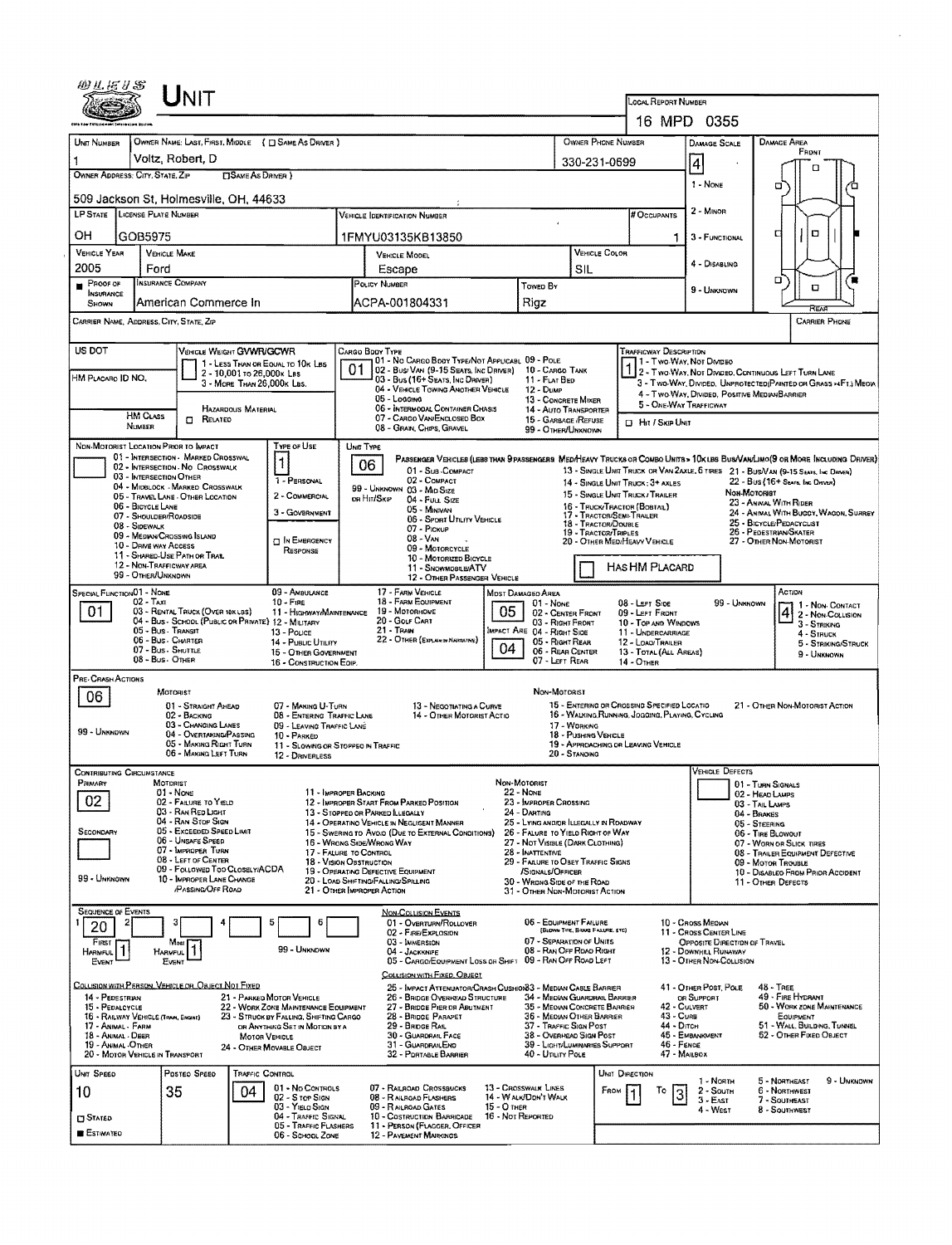| 70) V. X. X X X                          |                                                                                            | ${\sf UnIT}$                                                                            |                           |                                                                                |                             |                                                                                                                                           |                                  |                                                                              |                                  |                                                                                  |                                                  |                                                       |                                      |                                                                                                                        |                     |
|------------------------------------------|--------------------------------------------------------------------------------------------|-----------------------------------------------------------------------------------------|---------------------------|--------------------------------------------------------------------------------|-----------------------------|-------------------------------------------------------------------------------------------------------------------------------------------|----------------------------------|------------------------------------------------------------------------------|----------------------------------|----------------------------------------------------------------------------------|--------------------------------------------------|-------------------------------------------------------|--------------------------------------|------------------------------------------------------------------------------------------------------------------------|---------------------|
|                                          |                                                                                            |                                                                                         |                           |                                                                                |                             |                                                                                                                                           |                                  |                                                                              |                                  |                                                                                  | LOCAL REPORT NUMBER                              | 16 MPD 0355                                           |                                      |                                                                                                                        |                     |
| <b>UNIT NUMBER</b>                       |                                                                                            | OWNER NAME: LAST, FIRST, MIODLE ( C SAME AS DRIVER )                                    |                           |                                                                                |                             |                                                                                                                                           |                                  |                                                                              |                                  | OWNER PHONE NUMBER                                                               |                                                  | <b>DAMAGE SCALE</b>                                   |                                      | DAMAGE AREA                                                                                                            |                     |
| $\overline{2}$                           |                                                                                            | Reed, Terry, L                                                                          |                           |                                                                                |                             |                                                                                                                                           |                                  |                                                                              | 330-473-0584                     |                                                                                  |                                                  |                                                       |                                      | FRONT                                                                                                                  |                     |
|                                          | OWNER ADDRESS: CITY, STATE, ZIP<br><b>CISAME AS DRIVER</b> )                               |                                                                                         |                           |                                                                                |                             |                                                                                                                                           |                                  |                                                                              |                                  |                                                                                  |                                                  | $\vert 4$                                             |                                      |                                                                                                                        |                     |
|                                          |                                                                                            | 5395 TR 258, Millersburg, OH, 44654                                                     |                           |                                                                                |                             |                                                                                                                                           |                                  |                                                                              |                                  |                                                                                  |                                                  | 1 - None                                              |                                      |                                                                                                                        |                     |
|                                          | <b>LP STATE</b> LICENSE PLATE NUMBER<br># Occupants<br><b>VEHICLE OENTIFICATION NUMBER</b> |                                                                                         |                           |                                                                                |                             |                                                                                                                                           |                                  |                                                                              |                                  |                                                                                  |                                                  | 2 - MINOR                                             |                                      |                                                                                                                        |                     |
| он                                       | 85WOM                                                                                      |                                                                                         |                           |                                                                                |                             | 1HD1JBB182Y017215                                                                                                                         |                                  |                                                                              |                                  |                                                                                  | 1                                                | 3 - FUNCTIONAL                                        |                                      | □                                                                                                                      |                     |
| <b>VEHICLE YEAR</b>                      |                                                                                            | <b>VEHICLE MAKE</b>                                                                     |                           |                                                                                | <b>VEHICLE MODEL</b>        |                                                                                                                                           |                                  |                                                                              |                                  | VEHICLE COLOR                                                                    |                                                  | 4 - DISABLING                                         |                                      |                                                                                                                        |                     |
| 2002<br>$D$ Proof of                     |                                                                                            | Harley-Davidson<br>INSURANCE COMPANY                                                    |                           |                                                                                | Motorcycle<br>POLICY NUMBER |                                                                                                                                           |                                  |                                                                              | BLK                              |                                                                                  |                                                  |                                                       |                                      | ο                                                                                                                      |                     |
| INSURANCE<br>SHOWN                       |                                                                                            |                                                                                         |                           |                                                                                |                             |                                                                                                                                           |                                  | <b>TOWED BY</b><br>Rigz                                                      |                                  |                                                                                  |                                                  | 9 - Unknown                                           |                                      | O                                                                                                                      |                     |
|                                          |                                                                                            | CARRIER NAME, ADDRESS, CITY, STATE, ZIP                                                 |                           |                                                                                |                             |                                                                                                                                           |                                  |                                                                              |                                  |                                                                                  |                                                  |                                                       |                                      | <b>CARRIER PHONE</b>                                                                                                   |                     |
| US DOT                                   |                                                                                            | VEHICLE WEIGHT GVWR/GCWR                                                                |                           |                                                                                |                             | CARGO BODY TYPE                                                                                                                           |                                  |                                                                              |                                  |                                                                                  | <b>TRAFFICWAY DESCRIPTION</b>                    |                                                       |                                      |                                                                                                                        |                     |
| HM Placaro ID NO.                        |                                                                                            |                                                                                         | 2 - 10,001 to 26,000x Las | 1 - LESS THAN OR EQUAL TO 10K LBS                                              | 01                          | 01 - No CARGO BOOY TYPE/NOT APPLICABL 09 - POLE<br>02 - Busi Van (9-15 Seats, Inc Driver)<br>03 - Bus (16+ Seats, Inc DRIVER)             |                                  | 10 - CARGO TANK<br>11 - FLAT BED                                             |                                  |                                                                                  |                                                  | 11 - Two Way, Not Divided                             |                                      | 2 - T WO-WAY, NOT DIVIDED, CONTINUOUS LEFT TURN LANE                                                                   |                     |
|                                          |                                                                                            |                                                                                         | 3 MORE THAN 26,000K LBS.  |                                                                                |                             | 04 - VEHICLE TOWING ANOTHER VEHICLE<br>05 - Logging                                                                                       |                                  | 12 - Duse<br>13 - CONCRETE MIXER                                             |                                  |                                                                                  |                                                  | 4 - Two-WAY, DIVIDED, POSITIVE MEDIAN BARRIER         |                                      | 3 - Two-Way, Divided, Unprotected(Painted or Grass +4Ft.) Media                                                        |                     |
|                                          | <b>HM CLASS</b>                                                                            | RELATED<br>0                                                                            | HAZARDOUS MATERIAL        |                                                                                |                             | 06 - INTERMODAL CONTAINER CHASIS<br>07 - CARGO VAN ENCLOSED BOX                                                                           |                                  | 14 - AUTO TRANSPORTER<br>15 - GARBAGE / REFUSE                               |                                  |                                                                                  | 5 - ONE-WAY TRAFFICWAY                           |                                                       |                                      |                                                                                                                        |                     |
|                                          | NUMBER                                                                                     |                                                                                         |                           |                                                                                |                             | 08 - GRAIN, CHIPS, GRAVEL                                                                                                                 |                                  | 99 - OTHER/UNKNOWN                                                           |                                  |                                                                                  | <b>D</b> Hrt / Skie Unit                         |                                                       |                                      |                                                                                                                        |                     |
|                                          |                                                                                            | NON-MOTORIST LOCATION PRIOR TO IMPACT<br>01 - INTERSECTION - MARKED CROSSWAL            |                           | TYPE OF USE                                                                    |                             | UNIT TYPE<br>PASSENGER VEHICLES (LESS THAN 9 PASSENGERS MEDIMEAVY TRUCKS OR COMSO UNITS > 10KLBS BUS/VAN/LIMO(9 OR MORE INCLUDING DRIVER) |                                  |                                                                              |                                  |                                                                                  |                                                  |                                                       |                                      |                                                                                                                        |                     |
|                                          |                                                                                            | 02 - INTERSECTION - NO CROSSWALK<br>03 - INTERSECTION OTHER                             |                           | 1<br>1 - PERSONAL                                                              |                             | 09<br>01 - Sub-COMPACT<br>02 - COMPACT                                                                                                    |                                  |                                                                              |                                  |                                                                                  |                                                  |                                                       |                                      | 13 - SINGLE UNIT TRUCK OR VAN ZAXLE, 6 TIRES 21 - BUS/VAN (9-15 SEARS, THC DRIVER)<br>22 - Bus (16+ Sears, Ive Driver) |                     |
|                                          |                                                                                            | 04 - MIDBLOCK - MARKED CROSSWALK<br>05 - TRAVEL LANE - OTHER LOCATION                   |                           | 2 - COMMERCIAL                                                                 |                             | 99 - UNKNOWN 03 - MID SIZE<br>on Hm/Skip<br>04 - Fuu Size                                                                                 |                                  |                                                                              |                                  | 15 - SINGLE UNIT TRUCK / TRALER                                                  | 14 - SINGLE UNIT TRUCK: 3+ AXLES                 |                                                       | Non-Mororist                         | 23 - ANIMAL WITH RIDER                                                                                                 |                     |
|                                          | 06 - BICYCLE LANE                                                                          | 07 - Shoulder/Roadside                                                                  |                           | 3 - GOVERNMENT                                                                 |                             | 05 - MINIVAN<br>06 - SPORT UTILITY VEHICLE                                                                                                |                                  |                                                                              |                                  | 16 - TRUCK/TRACTOR (BOSTAIL)<br>17 - TRACTOR/SEMI-TRAILER<br>18 - TRACTOR/DOUBLE |                                                  |                                                       |                                      | 24 - ANIMAL WITH BUGGY, WAGON, SURREY<br>25 - BICYCLE/PEDACYCLIST                                                      |                     |
|                                          | 08 - Sidewalk                                                                              | 09 - MEDIAN/CROSSING ISLAND                                                             |                           | <b>IT IN EMERGENCY</b>                                                         |                             | 07 - Pickup<br>$08 - V_{AN}$                                                                                                              |                                  |                                                                              |                                  | 19 - TRACTOR/TRIPLES<br>20 - Other Med/Heavy Vehicle                             |                                                  |                                                       |                                      | 26 - PEDESTRIAN/SKATER<br>27 - OTHER NON-MOTORIST                                                                      |                     |
|                                          | 10 - DRME WAY ACCESS                                                                       | 11 - SHAREO USE PATH OR TRAIL<br>12 - NON-TRAFFICWAY AREA                               |                           | RESPONSE                                                                       |                             | 09 - MOTORCYCLE<br>10 - Motorizeo Bicycle                                                                                                 |                                  |                                                                              |                                  |                                                                                  |                                                  |                                                       |                                      |                                                                                                                        |                     |
|                                          | 99 - OTHER/UNKNOWN                                                                         |                                                                                         |                           |                                                                                |                             | 11 - SNOWMOBLE/ATV<br>12 - OTHER PASSENGER VEHICLE                                                                                        |                                  |                                                                              |                                  |                                                                                  | <b>HAS HM PLACARD</b>                            |                                                       |                                      |                                                                                                                        |                     |
| SPECIAL FUNCTION 01 - NONE               | 02 - Taxi                                                                                  |                                                                                         |                           | 09 - AMBULANCE<br>$10 -$ Fire                                                  |                             | 17 - FARM VEHICLE<br>18 - FARM EQUIPMENT                                                                                                  |                                  | Most Damaged Area<br>$01 - None$                                             |                                  |                                                                                  | 08 - LEFT SIDE                                   |                                                       | 99 - Unknown                         | ACTION                                                                                                                 | 1 - Non CONTACT     |
| 01                                       |                                                                                            | 03 - RENTAL TRUCK (OVER 10X LBS)<br>04 - Bus - School (Public or Private) 12 - Military |                           | 11 - HIGHWAY/MAINTENANCE                                                       |                             | 19 - MOTORHOME<br>20 - Golf Cart                                                                                                          | 02                               | 02 - CENTER FRONT<br>03 - RIGHT FRONT                                        |                                  |                                                                                  | 09 - LEFT FRONT<br>10 - TOP AND WINDOWS          |                                                       |                                      | 3 2 - Non-Collision<br>3 - STRIKING                                                                                    |                     |
|                                          |                                                                                            | 05 - Bus - Transit<br>06 - Bus - CHARTER                                                |                           | 13 - Police<br>14 - PUBLIC UTILITY                                             |                             | 21 - Tran<br>22 - OTHER (EXPLAN IN NARRATIVE)                                                                                             | 02                               | MPACT ARE 04 - RIGHT SIDE<br>05 - RIGHT REAR                                 |                                  |                                                                                  | 11 - UNDERCARRIAGE<br>12 - LOAD/TRAILER          |                                                       |                                      | 4 - Struck                                                                                                             | 5 - STRIKING/STAUCK |
|                                          |                                                                                            | 07 - Bus - SHUTTLE<br>08 - Bus. OTHER                                                   |                           | 15 - OTHER GOVERNMENT<br>16 - CONSTRUCTION EQIP.                               |                             |                                                                                                                                           |                                  | 06 - REAR CENTER<br>07 - LEFT REAR                                           |                                  | $14 -$ OTHER                                                                     | 13 - TOTAL (ALL AREAS)                           |                                                       |                                      | 9 - UNKNOWN                                                                                                            |                     |
| PRE- CRASH ACTIONS                       |                                                                                            |                                                                                         |                           |                                                                                |                             |                                                                                                                                           |                                  |                                                                              |                                  |                                                                                  |                                                  |                                                       |                                      |                                                                                                                        |                     |
| 01                                       |                                                                                            | MOTORIST<br>01 - STRAIGHT AHEAD                                                         |                           | 07 - MAKING U-TURN                                                             |                             | 13 - Negotiating a Curve                                                                                                                  |                                  | NON-MOTORIST                                                                 |                                  |                                                                                  | 15 - ENTERING OR CROSSING SPECIFIED LOCATIO      |                                                       |                                      | 21 - OTHER NON-MOTORIST ACTION                                                                                         |                     |
| 99 - UNKNOWN                             |                                                                                            | 02 - BACKING<br>03 - CHANGING LANES                                                     |                           | 08 - ENTERING TRAFFIC LANE<br>09 - LEAVING TRAFFIC LANE                        |                             | 14 - OTHER MOTORIST ACTIO                                                                                                                 |                                  |                                                                              | 17 - WORKING                     |                                                                                  | 16 - WALKING, RUNNING, JOGGING, PLAYING, CYCLING |                                                       |                                      |                                                                                                                        |                     |
|                                          |                                                                                            | 04 - OVERTAKING/PASSING<br>05 - MAKING RIGHT TURN                                       |                           | 10 - PARKED<br>11 - SLOWING OR STOPPED IN TRAFFIC                              |                             |                                                                                                                                           |                                  |                                                                              | 18 - PUSHING VEHICLE             |                                                                                  | 19 - APPROACHING OR LEAVING VEHICLE              |                                                       |                                      |                                                                                                                        |                     |
| <b>CONTRIBUTING CIRCUMSTANCE</b>         |                                                                                            | 06 - MAKING LEFT TURN                                                                   |                           | 12 - DRIVERLESS                                                                |                             |                                                                                                                                           |                                  |                                                                              | 20 - Standing                    |                                                                                  |                                                  | <b>VEHICLE DEFECTS</b>                                |                                      |                                                                                                                        |                     |
| PRIMARY                                  |                                                                                            | MOTORIST<br>01 - None                                                                   |                           | 11 - IMPROPER BACKING                                                          |                             |                                                                                                                                           |                                  | NON-MOTORIST<br><b>22 - NONE</b>                                             |                                  |                                                                                  |                                                  |                                                       | 01 - TURN SIGNALS<br>02 - HEAD LAMPS |                                                                                                                        |                     |
| 01                                       |                                                                                            | 02 - FAILURE TO YIELD<br>03 - RAN REO LIGHT                                             |                           |                                                                                |                             | 12 - IMPROPER START FROM PARKED POSITION<br>13 - STOPPEO OR PARKED ILLEGALLY                                                              |                                  | 23 - IMPROPER CROSSING<br>24 - DARTING                                       |                                  |                                                                                  |                                                  |                                                       | 03 - TAIL LAMPS<br>04 - BRAKES       |                                                                                                                        |                     |
| SECONDARY                                |                                                                                            | 04 - RAN STOP SIGN<br>05 - Excesoed Speed Limit                                         |                           |                                                                                |                             | 14 - OPERATING VEHICLE IN NEGLIGENT MANNER<br>15 - SWERING TO AVOID (DUE TO EXTERNAL CONDITIONS)                                          |                                  | 25 - LYING ANDIOR ILLEGALLY IN FLOADWAY<br>26 - FALURE TO YIELD RIGHT OF WAY |                                  |                                                                                  |                                                  |                                                       | 05 - STEERING<br>06 - TIRE BLOWOUT   |                                                                                                                        |                     |
|                                          |                                                                                            | 06 - UNSAFE SPEED<br>07 - IMPROPER TURN                                                 |                           |                                                                                |                             | 16 - WRONG SIDE/WRONG WAY<br>17 - FALURE TO CONTROL                                                                                       |                                  | 27 - NOT VISIBLE (DARK CLOTHING)<br>28 - INATTENTIVE                         |                                  |                                                                                  |                                                  |                                                       |                                      | 07 - WORN OR SLICK TIRES<br>08 - TRAILER EQUIPMENT DEFECTIVE                                                           |                     |
|                                          |                                                                                            | 08 - LEFT OF CENTER<br>09 - FOLLOWED TOO CLOSELY/ACDA                                   |                           |                                                                                |                             | 18 - VISION OBSTRUCTION<br>19 - OPERATING DEFECTIVE EQUIPMENT                                                                             |                                  | 29 - FAILURE TO OBEY TRAFFIC SIGNS<br>/SIGNALS/OFFICER                       |                                  |                                                                                  |                                                  |                                                       |                                      | 09 - MOTOR TROUBLE<br>10 - DISABLED FROM PRIOR ACCIDENT                                                                |                     |
| 99 - UNKNOWN                             |                                                                                            | 10 - IMPROPER LANE CHANGE<br><b>/Passing/OFF ROAD</b>                                   |                           |                                                                                |                             | 20 - LOAD SHIFTING/FALLING/SPILLING<br>21 - OTHER IMPROPER ACTION                                                                         |                                  | 30 - WRONG SIDE OF THE ROAD<br>31 - OTHER NON-MOTORIST ACTION                |                                  |                                                                                  |                                                  |                                                       |                                      | 11 - OTHER DEFECTS                                                                                                     |                     |
| <b>SEQUENCE OF EVENTS</b>                |                                                                                            |                                                                                         |                           |                                                                                |                             | NON-COLLISION EVENTS                                                                                                                      |                                  |                                                                              |                                  |                                                                                  |                                                  |                                                       |                                      |                                                                                                                        |                     |
| 20                                       | 2                                                                                          |                                                                                         |                           | 6                                                                              |                             | 01 - OVERTURN/ROLLOVER<br>02 - FIRE/EXPLOSION                                                                                             |                                  | 06 - EQUIPMENT FAILURE                                                       | (BLOWN TIRE, BRAKE FAILURE, ETC) |                                                                                  |                                                  | 10 - Cross Median<br>11 - Cross Center Line           |                                      |                                                                                                                        |                     |
| FIRST<br><b>Harmful</b>                  |                                                                                            | Mast<br><b>HARMFUL</b>                                                                  |                           | 99 - Unknown                                                                   |                             | 03 - IMMERSION<br>04 - JACKKNIFE                                                                                                          |                                  | 07 - SEPARATION OF UNITS<br>08 - RAN OFF ROAD RIGHT                          |                                  |                                                                                  |                                                  | OPPOSITE DIRECTION OF TRAVEL<br>12 - DOWNHILL RUNAWAY |                                      |                                                                                                                        |                     |
| Event                                    |                                                                                            | EVENT                                                                                   |                           |                                                                                |                             | 05 - CARGO/EQUIPMENT LOSS OR SHIFT 09 - RAN OFF ROAD LEFT<br>COLLISION WITH FIXED, OBJECT                                                 |                                  |                                                                              |                                  |                                                                                  |                                                  | 13 - OTHER NON-COLLISION                              |                                      |                                                                                                                        |                     |
| 14 - PEDESTRIAN                          |                                                                                            | COLLISION WITH PERSON, VEHICLE OR OBJECT NOT FIXED                                      |                           | 21 - PARKEO MOTOR VEHICLE                                                      |                             | 25 - IMPACT ATTENUATOR/CRASH CUSHION33 - MEDWN CABLE BARRIER<br>26 - BRIDGE OVERHEAD STRUCTURE                                            |                                  | 34 - MEDIAN GUARDRAIL BARRIER                                                |                                  |                                                                                  |                                                  | 41 - OTHER POST, POLE<br>OR SUPPORT                   |                                      | <b>48 - TREE</b><br>49 - FIRE HYDRANT                                                                                  |                     |
| 15 - PEDALCYCLE                          |                                                                                            | 16 - RAILWAY VEHICLE (THAIR, ENGINE)                                                    |                           | 22 - WORK ZONE MAINTENANCE EQUIPMENT<br>23 - STRUCK BY FALLING, SHIFTING CARGO |                             | 27 - BRIDGE PIER OR ABUTMENT<br>28 - BROGE PARAPET                                                                                        |                                  | 35 - MEDIAN CONCRETE BARRIER<br>36 - MEDWN OTHER BARRIER                     |                                  |                                                                                  | 42 - Culvert<br>43 - CURS                        |                                                       |                                      | 50 - WORK ZONE MAINTENANCE<br>EQUIPMENT                                                                                |                     |
| 17 - ANIMAL - FARM<br>18 - Animal - Deer |                                                                                            |                                                                                         | <b>MOTOR VEHICLE</b>      | OR ANYTHING SET IN MOTION BY A                                                 |                             | 29 - BRIDGE RAIL<br>30 - GUARDRAIL FACE                                                                                                   |                                  | 37 - TRAFFIC SIGN POST<br>38 - OVERHEAD SIGN POST                            |                                  |                                                                                  | 44 - Опси                                        | 45 - EMBANKMENT                                       |                                      | 51 - WALL, BUILDING, TUNNEL<br>52 - OTHER FIXED OBJECT                                                                 |                     |
| 19 - ANIMAL-OTHER                        |                                                                                            | 20 - MOTOR VEHICLE IN TRANSPORT                                                         |                           | 24 - OTHER MOVABLE OBJECT                                                      |                             | 31 - GUARDRAR END<br>32 - PORTABLE BARRIER                                                                                                |                                  | 39 - LIGHT/LUMINARIES SUPPORT<br>40 - UTILITY POLE                           |                                  |                                                                                  | 46 - FENCE<br>47 - MAILBOX                       |                                                       |                                      |                                                                                                                        |                     |
| UNIT SPEED                               |                                                                                            | POSTED SPEED                                                                            | <b>TRAFFIC CONTROL</b>    |                                                                                |                             |                                                                                                                                           |                                  |                                                                              |                                  | UNIT DIRECTION                                                                   |                                                  | 1 - North                                             |                                      | 5 - Northeast                                                                                                          | 9 - Unknown         |
| 35                                       |                                                                                            | 35                                                                                      | 04                        | 01 - No CONTROLS<br>02 - S TOP SIGN                                            |                             | 07 - RAILRDAD CROSSBUCKS<br>08 - RAILROAD FLASHERS                                                                                        |                                  | 13 - CROSSWALK LINES<br>14 - WALK/DON'T WALK                                 |                                  | FROM                                                                             | То                                               | 2 - Soum<br>$3 - EAST$                                |                                      | 6 - NORTHWEST<br>7 - SOUTHEAST                                                                                         |                     |
| $\square$ Stateo                         |                                                                                            |                                                                                         |                           | 03 - Yielo Srgn<br>04 - TRAFFIC SIGNAL                                         |                             | 09 - RALRDAD GATES<br>10 - COSTRUCTION BARRICADE                                                                                          | 15 - О тиея<br>16 - Not Reported |                                                                              |                                  |                                                                                  |                                                  | 4 - WEST                                              |                                      | 8 - Southwest                                                                                                          |                     |
| ESTIMATED                                |                                                                                            |                                                                                         |                           | 05 - TRAFFIC FLASHERS<br>06 - SCHOOL ZONE                                      |                             | 11 - PERSON (FLAGGER, OFFICER<br>12 - PAVEMENT MARKINGS                                                                                   |                                  |                                                                              |                                  |                                                                                  |                                                  |                                                       |                                      |                                                                                                                        |                     |

 $\mathcal{A}^{\mathcal{A}}$